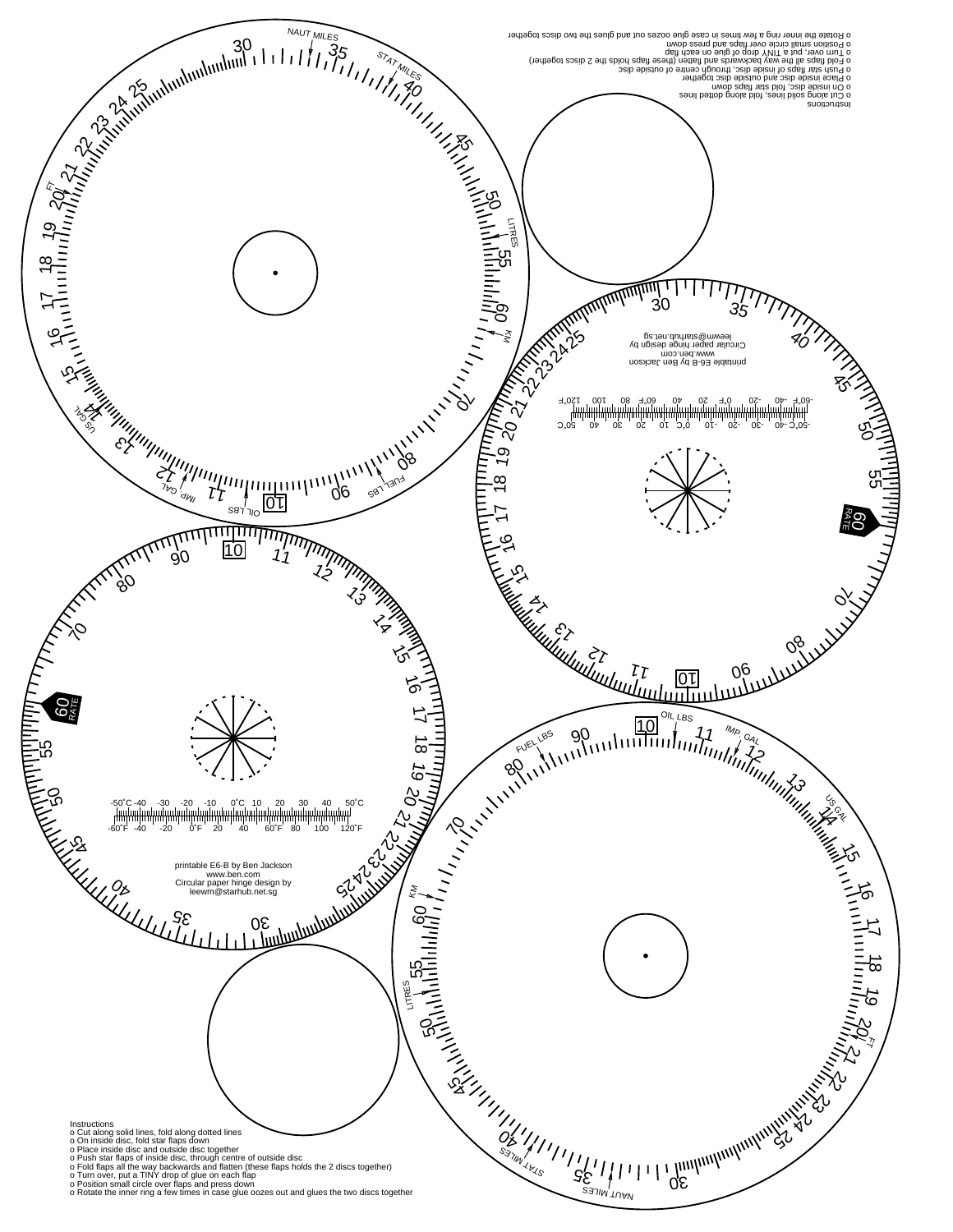ш  $\mathbf{I}$ '' - $\begin{array}{cc} 10 & 11 \end{array}$ 90 TV  $7\frac{1}{5}$  $7<sub>3</sub>$  $\frac{1}{8}$  $\gamma$  $\mathcal{L}_{\mathcal{C}}$  $\overrightarrow{5}$ **GO<sub>FE</sub>** بر<br>ا - 55<br>50<br>50  $\overline{\infty}$ 19  $\frac{\delta}{\delta}$ -50˚C -40 -30 -20 -10 0˚C 10 20 30 40 50˚C بر<br>-<br>--60˚F -40 -20 0˚F 20 40 60˚F 80 100 120˚F 22 23 24  $\mathcal{S}_{\mathcal{S}}$ printable E6-B by Ben Jackson www.ben.com  $\frac{0}{2}$ Circular paper hinge design by leewm@starhub.net.sg $35$ 30